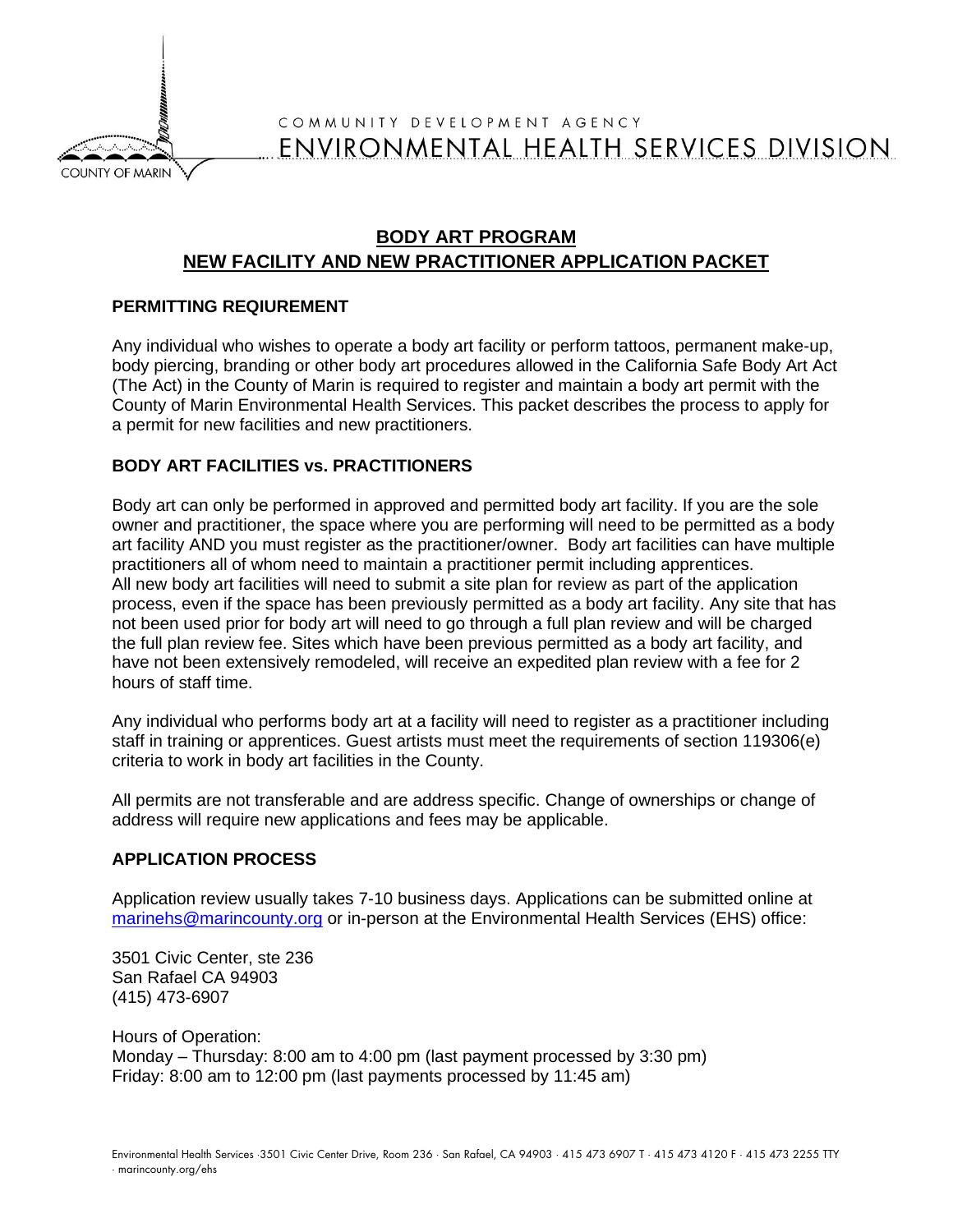### **APPLICATION PROCESS FLOW CHART**



### **FEE SCHEDULE**

Fees are reviewed annually so please refer to the County, Environmental Health Services, Body Art Program webpage for the most current fee schedule. All plan review fees are a one-time fee. Practitioner and facility fees are annual fees.

https://www.marincounty.org/depts/cd/divisions/environmental-health-services/body-art

### **APPLICATION DOCUMENTS & FEES**

I. New Facility or Business Checklist

| $\Box$ Submission of Body Art Facility application |
|----------------------------------------------------|

 $\square$  Submission of General Environmental Health Services application

 $\Box$  Copy of Infection Prevention and Control Plan (IPCP)

This document must be written to reflect the specific procedures of this business. A template is provided but you can also use your own provided it meets all the requirements listed in section 119313(b) of the Act.

 $\Box$  Copy of sharps disposal contract with approved medical waste hauler or mailback disposal company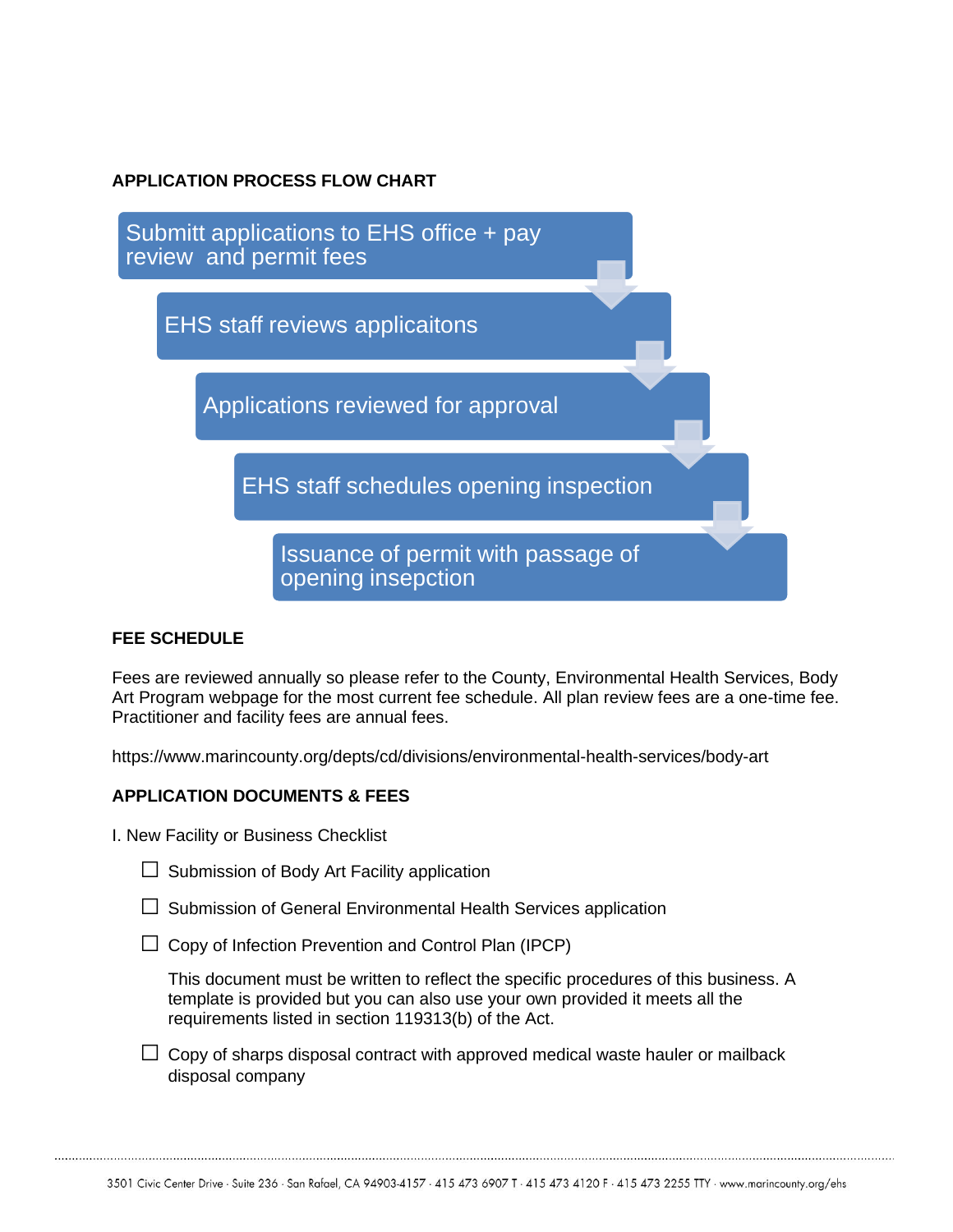- II. Plan Review Checklist
	- $\Box$  To scale drawing or sketch of business which includes (must be submitted on not less than 11'' x 18'' paper):
		- $\Box$  General layout of the business
		- $\Box$  Location and general layout of the body art procedure area(s)
		- $\Box$  Location of restroom(s)
		- $\Box$  Location of sink(s)
		- $\Box$  Location of sharp container(s) and size of container(s)
		- $\square$  Location of furniture used during procedures (i.e. reclining chairs) and material of manufacture
	- $\square$  Description of materials used on walls, floors & ceiling (i.e. sealed cement, latex paint, etc.)

### III. New Practitioner Checklist

| $\Box$ Submission of Body Art Practitioner application                                                                                                                                                            |
|-------------------------------------------------------------------------------------------------------------------------------------------------------------------------------------------------------------------|
| Submission of General Environmental Health Services application                                                                                                                                                   |
| Proof of age (must be at least 18 years of age). Must be a USA Government issued ID.                                                                                                                              |
| Proof of Hepatitis B vaccination or signed declination form or laboratory proof of<br>immunity                                                                                                                    |
| Copy of current Bloodborne Pathogen Training                                                                                                                                                                      |
| Must meet the training requirements in Section 119307(c) of the Act and must not be<br>less than 2 hours of instruction.                                                                                          |
| Copy of Business License for municipality of business                                                                                                                                                             |
| Manufacturer product description of all equipment to be used (i.e. single-use items, inks,<br>tattoo machines, jewelry, gloves, personal protective equipment, etc.)                                              |
| Copy of completed Infection Prevention and Control Plan (IPCP) for body art facility                                                                                                                              |
| Written proof on company or laboratory letterhead stating pre-sterilized instruments have<br>undergone sterilization process (will need for each pre-sterilized item if they are from<br>different manufacturers) |
| Copy of Informed Consent Form                                                                                                                                                                                     |

Must include all wording listed in Section 119303(a)(1-5) of the Act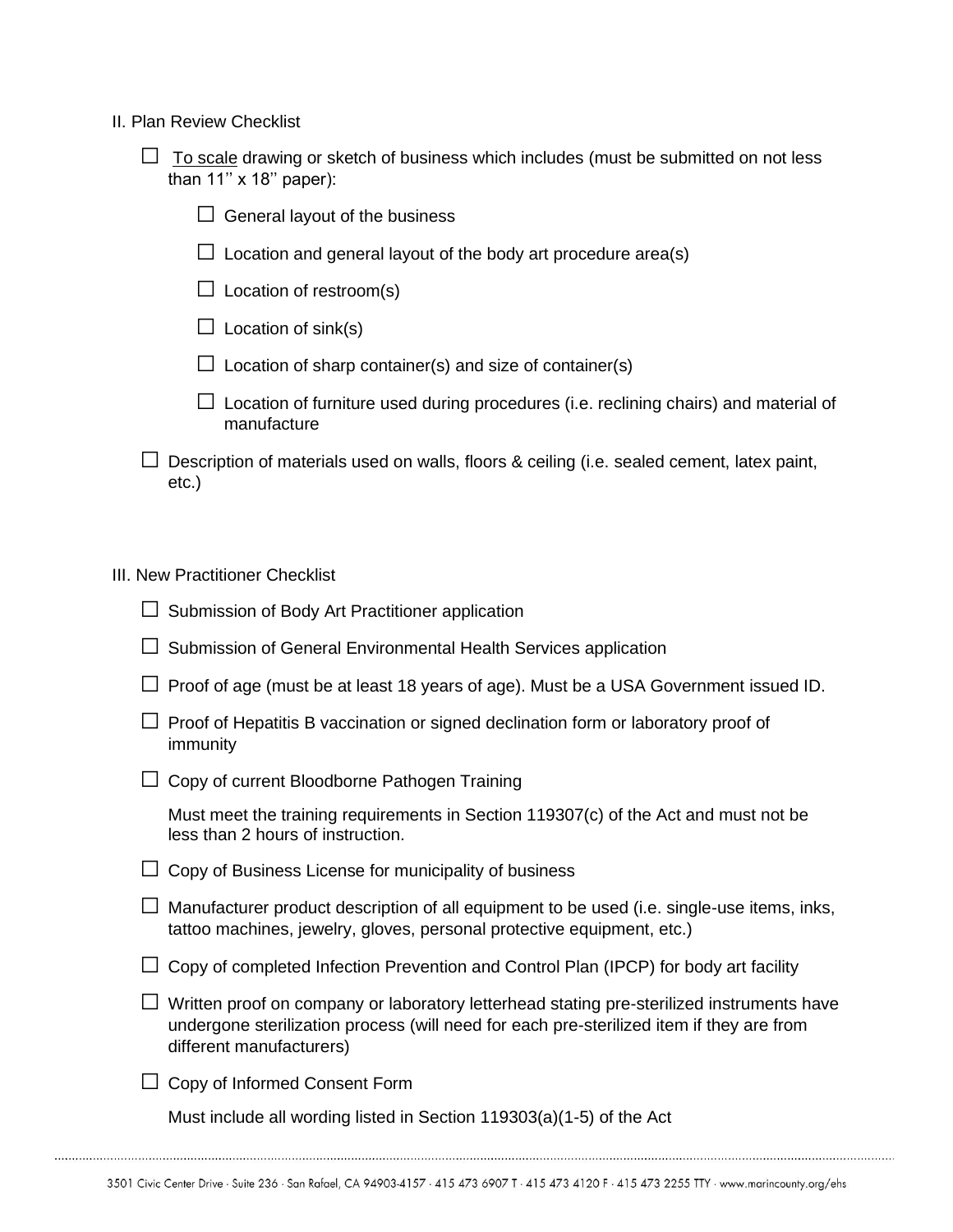$\Box$  Copy of After-care/Post-care Instructions

Must include all wording listed in Section 119303(a)(5) of the Act

 $\Box$  Copy of pre-procedure Medical Questionnaire Must include all wording listened in Section 119303(b) of the Act

IV. Sterilization Room (only for sites with on-site sterilization)

- $\Box$  Location of sterilization room including:
	- $\Box$  Location of sink(s)
	- $\Box$  Storage area(s)
	- $\square$  Description of materials used on floors, walls and ceilings
	- $\Box$  Location and intensity of lighting
	- $\square$  Location of autoclave or other sterilization/cleaning equipment
- $\square$  Manufacturer product information for all sterilization and cleaning equipment (i.e. ultrasonic)
- $\square$  Name of laboratory to be used for monthly biological testing
- $\square$  Manufacturer product information of Class V instigator to be used for load monitoring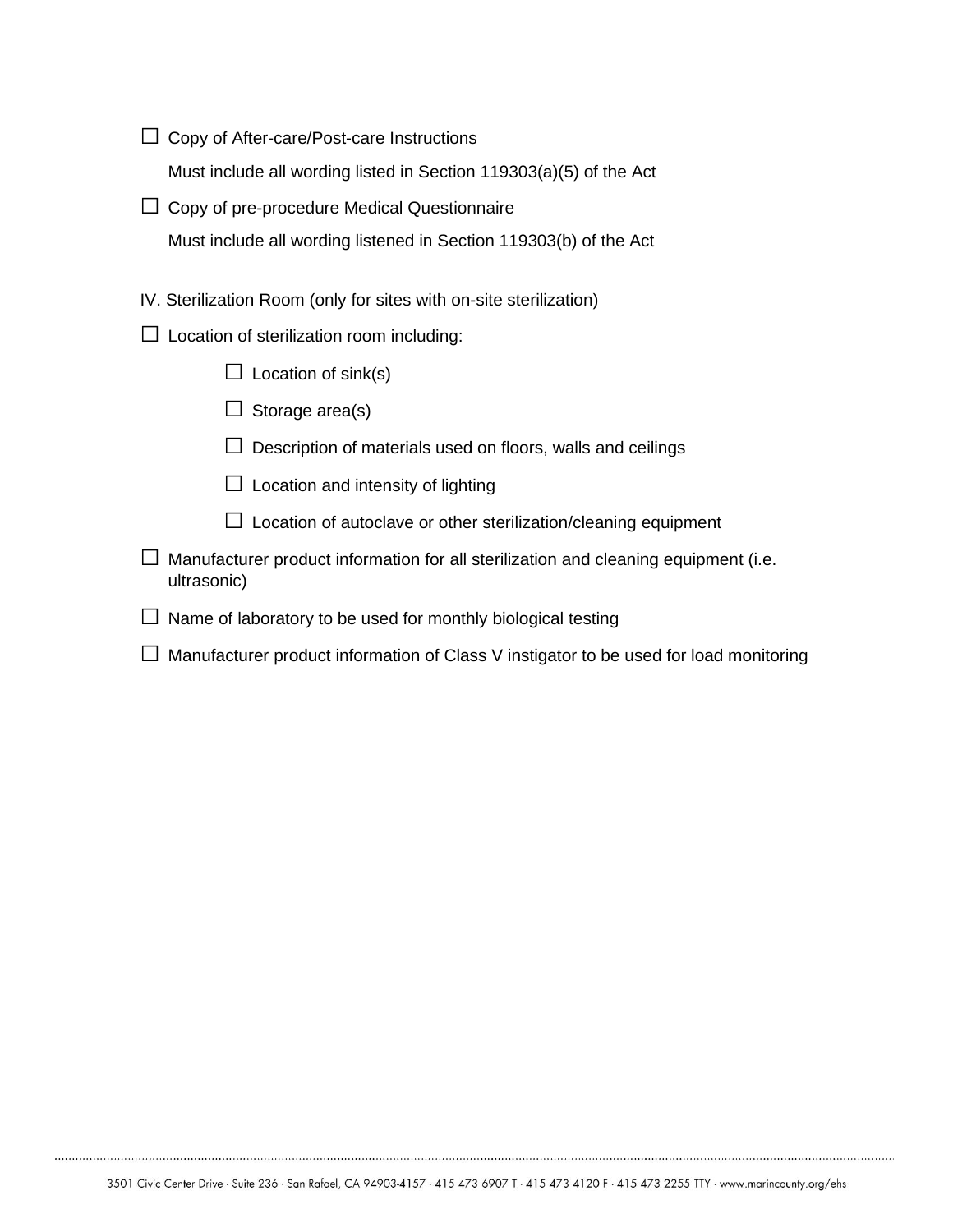| COUNTY OF MARIN |  |
|-----------------|--|
|                 |  |

#### **BODY ART FACILITY PERMIT AND PRACTITIONER REGISTRATION**

|                               | <b>I. REQUIRED REGISTRATION</b> Check all that apply.                                                                                                                                                                          |
|-------------------------------|--------------------------------------------------------------------------------------------------------------------------------------------------------------------------------------------------------------------------------|
|                               | <b>Body Art Practitioner Registration</b><br><b>Body Art Facility Permit</b><br><b>BODY ART FACILITY OWNER to fill out</b>                                                                                                     |
| <b>II. FACILITY LOCATION:</b> |                                                                                                                                                                                                                                |
| <b>Business Name:</b>         |                                                                                                                                                                                                                                |
| <b>Street Address:</b>        | Suite:                                                                                                                                                                                                                         |
| City:                         |                                                                                                                                                                                                                                |
| Owner/Contact:                | Phone:                                                                                                                                                                                                                         |
|                               | Is the owner a Body Art Practitioner? Yes____ No____ If yes, please also complete the Body Art Practitioner section below.                                                                                                     |
|                               | Please list all Body Art Practitioners who will operate in this facility. Provide a separate sheet if there is not enough room.<br>(Each Body Art Practitioner shall register with EHS by completing a separate registration.) |
|                               | <b>BODY ART PRACTITIONER</b> to fill out                                                                                                                                                                                       |
| Date of Birth:                |                                                                                                                                                                                                                                |
| Identification Type:          | Drivers License<br>Other<br><b>Identification No:</b>                                                                                                                                                                          |
|                               | Facility where Body Art Services Will be Provided:                                                                                                                                                                             |
| Facility Name:                | Practitioner:                                                                                                                                                                                                                  |
| Address:                      |                                                                                                                                                                                                                                |
|                               | Submit copy of Bloodborne Pathogens Exposure Control Training certificate and provide:                                                                                                                                         |
| Date Completed:               | Training Provided by:                                                                                                                                                                                                          |
|                               | Hepatitis B Vaccination Status: Choose One and Submit Documentation.                                                                                                                                                           |
|                               | Certification of Completed Vaccination<br><b>Contraindicated for Medical Reasons</b>                                                                                                                                           |
|                               | aboratory Evidence of Immunity<br>Vaccination Declination                                                                                                                                                                      |
|                               | Both <b>FACILITY OWNER</b> and <b>PRACTITIONER</b> to fill out                                                                                                                                                                 |
| Tattooing                     | III. PROCEDURES TO BE PERFORMED AT THIS FACILITY (and/or by Body Art Practitioner):<br><b>Body Piercing</b>                                                                                                                    |
| Branding                      | <b>Permanent Cosmetics</b>                                                                                                                                                                                                     |
|                               | IV. APPLICANT MAILING INFORMATION: (This will be used for annual renewal and required correspondence.)                                                                                                                         |
| Name:                         | Phone:                                                                                                                                                                                                                         |
| Address:                      | City:                                                                                                                                                                                                                          |
| State:                        | Zip:<br>Email:                                                                                                                                                                                                                 |
|                               |                                                                                                                                                                                                                                |

The undersigned hereby applies for a Body Art Facility Permit and/or Practitioner Registration and agrees to operate in accordance with all applicable state and local requirements governing safe body art practices.

**I hereby certify that to the best of my knowledge and belief the statements made herein are true and correct.** 

Signature: Date: Date:

Print Name: Title: